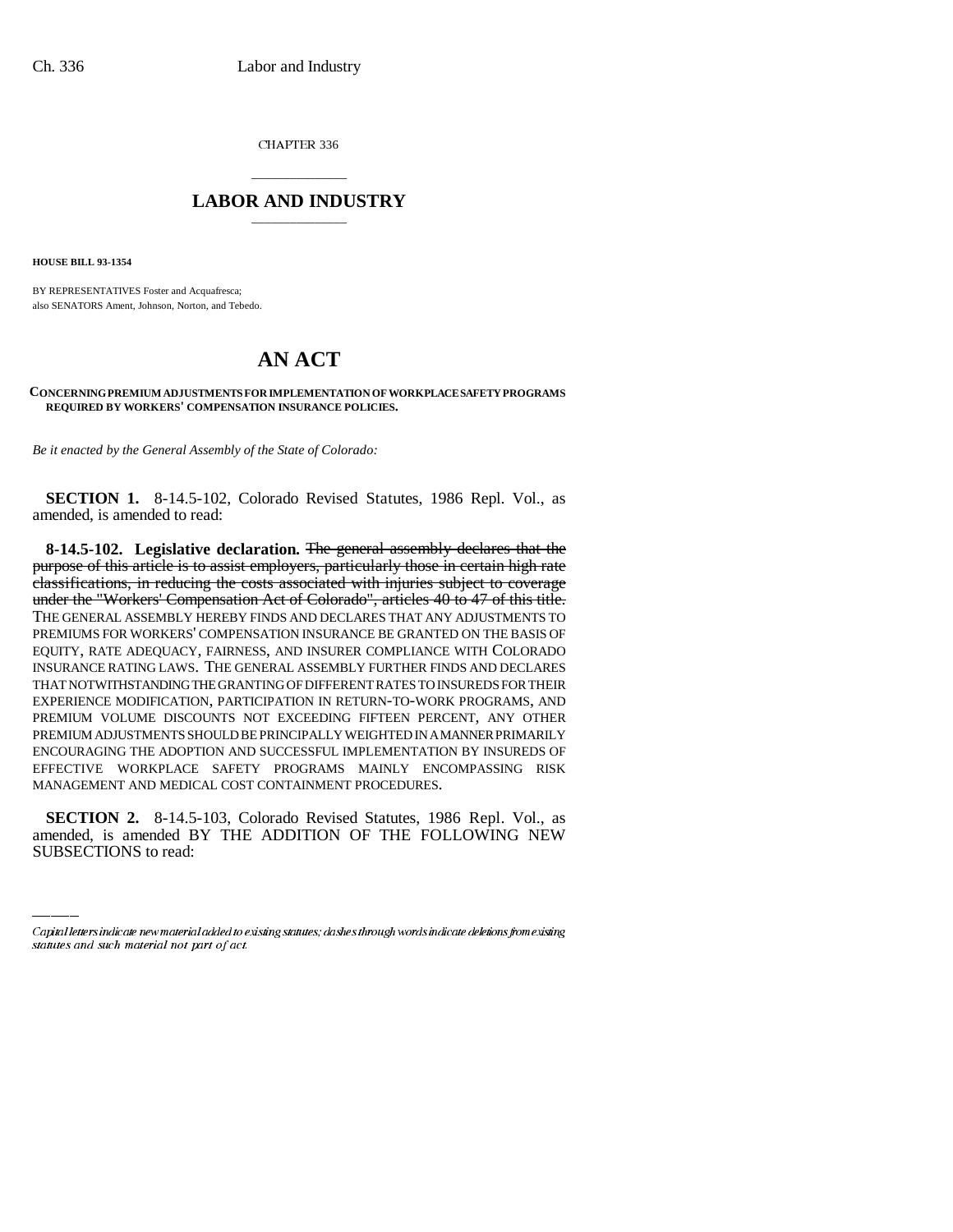**8-14.5-103. Definitions.** As used in this article, unless the context otherwise requires:

(3.5) "COMMISSIONER" MEANS THE INSURANCE COMMISSIONER, APPOINTED PURSUANT TO SECTION 10-1-104, C.R.S.

(7) "HIGH RISK EMPLOYER" MEANS ANY EMPLOYER CLASSIFIED IN THE UPPER TEN PERCENT OF THE INSURANCE RATE SCHEDULE IN THE COLORADO WORKERS' COMPENSATION INSURANCE SYSTEM.

(8) "MANAGED CARE" SHALL HAVE THE MEANING SET FORTH IN SECTION 8-42-101  $(3.6)$  (p) (I) (B).

(9) "WORKPLACE SAFETY PROGRAM" MEANS THOSE PROGRAMS OFFERED BY INSURANCE CARRIERS AUTHORIZED TO DO BUSINESS IN THIS STATE FOR PURPOSES OF WORKERS' COMPENSATION INSURANCE POLICIES AND IMPLEMENTED BY EMPLOYERS TO PROMOTE COST CONTAINMENT AND RISK MANAGEMENT OF WORKPLACE SAFETY HAZARDS.

**SECTION 3.** Article 14.5 of title 8, Colorado Revised Statutes, 1986 Repl. Vol., as amended, is amended BY THE ADDITION OF A NEW SECTION to read:

**8-14.5-107.5. Workplace safety programs - study by commissioner - report to general assembly for consideration in 1994 regular session.** (1) THE COMMISSIONER SHALL UNDERTAKE A FULL STUDY OF CURRENT WORKPLACE SAFETY, RISK MANAGEMENT, AND COST CONTAINMENT PROGRAMS OFFERED BY INSURERS, INCLUDING THE COLORADO COMPENSATION INSURANCE AUTHORITY, A REVIEW AND ANALYSIS OF THE VARIOUS INCENTIVES USED BY INSURERS TO OBTAIN POLICYHOLDER PARTICIPATION, INCLUDING ANY PREMIUM ADJUSTMENT PROGRAMS IN USE, AND SHALL EVALUATE OTHER POSSIBLE PROGRAMS AND INCENTIVES THAT COULD BE USED BY INSURERS TO EXPAND WORKPLACE SAFETY PROGRAMS AND REWARD POLICYHOLDER PARTICIPATION. THE COMMISSIONER SHALL CONSULT WITH THE COLORADO DEPARTMENT OF LABOR AND EMPLOYMENT IN CONDUCTING THE STUDY. SUCH STUDY, REVIEW AND ANALYSIS, AND EVALUATION SHALL INCLUDE BUT NOT BE LIMITED TO THE FOLLOWING:

(a) WHETHER OR NOT BY A DATE CERTAIN, ALL INSURERS, INCLUDING THE COLORADO COMPENSATION INSURANCE AUTHORITY ISSUING WORKERS' COMPENSATION INSURANCE POLICIES IN THIS STATE SHALL OFFER ALL INSUREDS IN THE TEN MOST POPULOUS COUNTIES A MANAGED CARE PLAN FEATURING A DESIGNATED MEDICAL PROVIDER;

(b) WHETHER OR NOT BY A DATE CERTAIN, IF IT IS IN THE BEST INTEREST OF EMPLOYERS AND EMPLOYEES, ALL INSURERS INCLUDING THE COLORADO COMPENSATION INSURANCE AUTHORITY ISSUING WORKERS' COMPENSATION INSURANCE POLICIES IN THIS STATE SHALL OFFER TO ALL OR SOME SELECTED CLASSES OF INSUREDS SOME TYPE OF BASIC WORKPLACE SAFETY PROGRAM;

(c) WHETHER OR NOT THE BOARD OR THE COMMISSIONER SHOULD CONTINUE PROVIDING CERTIFICATION OF WORKPLACE SAFETY PROGRAMS OR WHETHER SUCH CERTIFICATION SHOULD BE PROVIDED BY INSURERS FOR INSUREDS;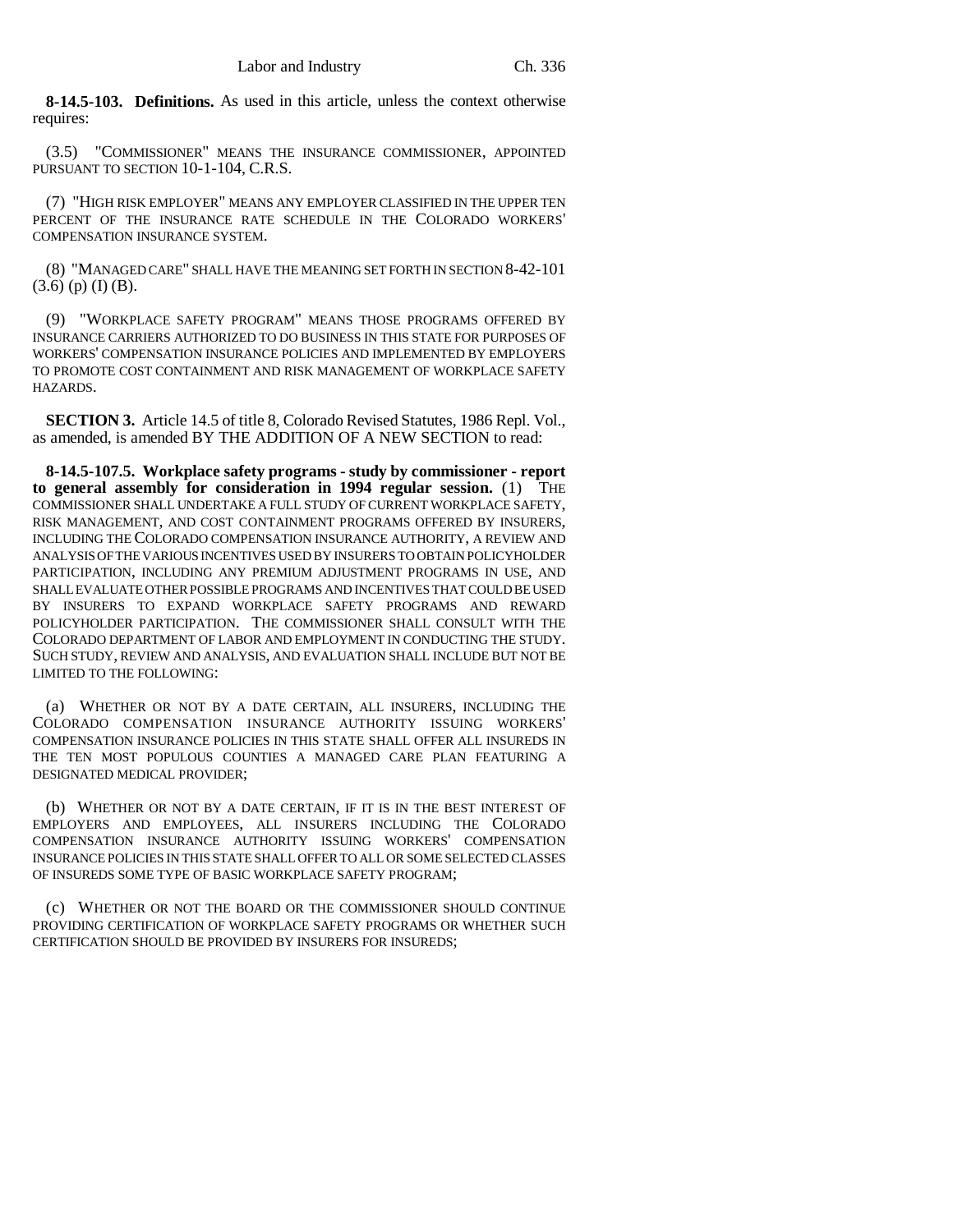## Ch. 336 Labor and Industry

(d) WHETHER OR NOT BY JULY 1, 1995, THE COMMISSIONER SHOULD PROMULGATE REGULATIONS CONCERNING THE GRANTING OF PREMIUM ADJUSTMENTS FOR AN INSURED'S PARTICIPATION AND IMPLEMENTATION OF A BASIC WORKPLACE SAFETY PROGRAM OR MANAGED CARE PROGRAM;

(e) THE PARTICIPATION BY INSUREDS IN EXISTING WORKPLACE SAFETY PROGRAMS OFFERED BY INSURERS AND THE METHODS BY WHICH INSURERS OFFER SUCH PROGRAMS;

(f) INSURER COMPLIANCE WITH DEDUCTIBLE PROVISIONS;

(g) INSURER COMPLIANCE WITH THE PROVISIONS OF PART 4 OF ARTICLE 4 OF TITLE 10, C.R.S., REGARDING THE CURRENT DESIGN AND USE OF ANY PREMIUM ADJUSTMENT, RATE DEVIATION, PREMIUM DISCOUNT, RETRO-RATE, SCHEDULED ADJUSTMENT, OR OTHER TYPE OF FINANCIAL PLAN AND THEIR EFFECT ON THE FAIRNESS AND REASONABLENESS OF RATES FOR THOSE INSUREDS NOT QUALIFYING FOR EXPERIENCE OR SCHEDULE RATING;

(h) THE EFFICACY OF REDUCING THE PREMIUM DOLLAR VOLUME NEEDED FOR AN INSURED TO BECOME EXPERIENCE RATED;

(i) A COST BENEFIT ANALYSIS OF IMPLEMENTATION OF WORKPLACE SAFETY PROGRAMS.

(2) (a) THE COMMISSIONER SHALL REPORT THE FINDINGS OF THE STUDY UNDERTAKEN PURSUANT TO SUBSECTION (1) OF THIS SECTION AND ANY PROPOSED LEGISLATION TO IMPLEMENT CONCLUSIONS THEREOF TO THE GENERAL ASSEMBLY BY JANUARY 1, 1994, FOR PURPOSES OF CONSIDERATION BY THE GENERAL ASSEMBLY DURING THE 1994 REGULAR SESSION. SUCH REPORT SHALL SPECIFICALLY PROVIDE THE GENERAL ASSEMBLY WITH RECOMMENDATIONS FOR IMPROVING THE PARTICIPATION AND EFFECTIVE IMPLEMENTATION OF WORKPLACE SAFETY, RISK MANAGEMENT, AND COST CONTAINMENT PROGRAMS BY INSURERS FOR THE PURPOSE OF REDUCING BOTH OVERALL COSTS OF ON-SITE JOB INJURIES AND WORKERS' COMPENSATION INSURANCE PREMIUMS.

(b) INSURERS SHALL MAKE ALL NECESSARY INFORMATION AND RECORDS PERTAINING TO WORKPLACE SAFETY PROGRAMS OF SUCH INSURERS AVAILABLE TO THE COMMISSIONER IN CARRYING OUT THE STUDY REQUIRED BY SUBSECTION (1) OF THIS SECTION. THE REASONABLE COSTS OF SUCH STUDY SHALL BE BORNE BY INSURERS, INCLUDING THE COLORADO COMPENSATION INSURANCE AUTHORITY, AS DETERMINED BY THE COMMISSIONER BASED ON THE TOTAL COST OF SUCH STUDY.

**SECTION 4.** 8-44-111, Colorado Revised Statutes, 1986 Repl. Vol., as amended, is amended BY THE ADDITION OF A NEW SUBSECTION to read:

**8-44-111. Workers' compensation insurance - deductibles.** (1.5) WHENEVER ANY INSURER, INCLUDING THE COLORADO COMPENSATION INSURANCE AUTHORITY CREATED IN SECTION 8-45-101, ISSUES A WORKERS' COMPENSATION POLICY IN THIS STATE, AND ANNUALLY THEREAFTER, THE INSURER MUST ISSUE A POLICY INCLUDING THE DEDUCTIBLE PROVISION IF REQUESTED BY THE INSURED EMPLOYER; EXCEPT THAT THE COMMISSIONER SHALL PROMULGATE RULES ESTABLISHING CRITERIA TO ALLOW